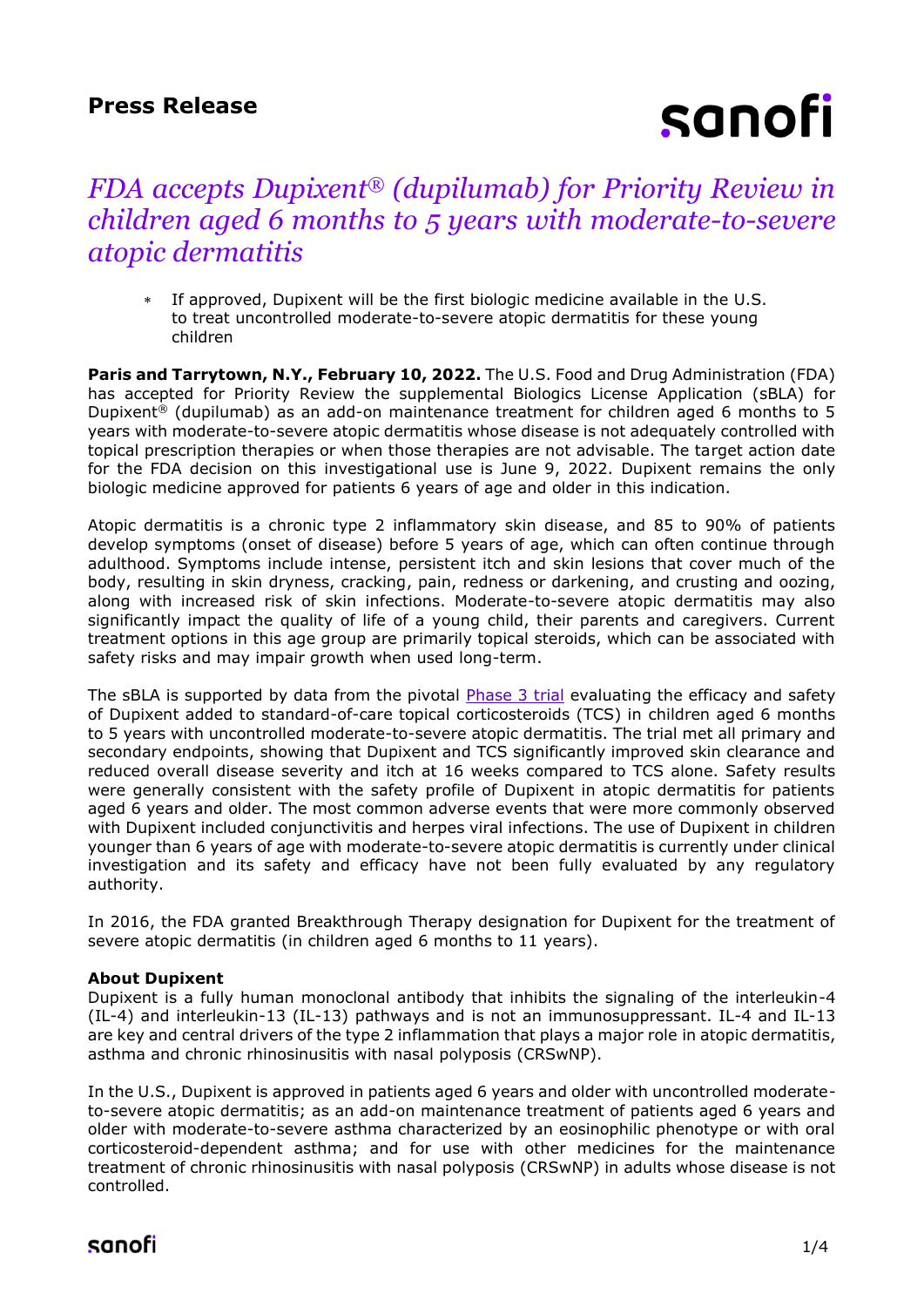Dupixent is also approved in Europe, Japan and other countries around the world for use in specific patients with moderate-to-severe atopic dermatitis and certain patients with asthma or CRSwNP in different age populations. Dupixent is approved in one or more of these indications in more than 60 countries around the world, and more than 350,000 patients have been treated globally.

#### **Dupilumab Development Program**

Dupilumab is being jointly developed by Sanofi and Regeneron under a global collaboration agreement. To date, dupilumab has been studied across 60 clinical trials involving more than 10,000 patients with various chronic diseases driven in part by type 2 inflammation.

In addition to the currently approved indications, Sanofi and Regeneron are studying dupilumab in a broad range of diseases driven by type 2 inflammation or other allergic processes, including pediatric atopic dermatitis (6 months to 5 years of age, Phase 3), chronic obstructive pulmonary disease with evidence of type 2 inflammation (Phase 3), eosinophilic esophagitis (Phase 3), bullous pemphigoid (Phase 3), prurigo nodularis (Phase 3), chronic spontaneous urticaria (Phase 3), chronic inducible urticaria-cold (Phase 3), chronic rhinosinusitis without nasal polyposis (Phase 3), allergic fungal rhinosinusitis (Phase 3), allergic bronchopulmonary aspergillosis (Phase 3) and peanut allergy (Phase 2). These potential uses of dupilumab are currently under clinical investigation, and the safety and efficacy in these conditions have not been fully evaluated by any regulatory authority.

#### **About Regeneron**

Regeneron (NASDAQ: REGN) is a leading biotechnology company that invents life-transforming medicines for people with serious diseases. Founded and led for over 30 years by physicianscientists, our unique ability to repeatedly and consistently translate science into medicine has led to nine FDA-approved treatments and numerous product candidates in development, almost all of which were homegrown in our laboratories. Our medicines and pipeline are designed to help patients with eye diseases, allergic and inflammatory diseases, cancer, cardiovascular and metabolic diseases, pain, hematologic conditions, infectious diseases and rare diseases.

Regeneron is accelerating and improving the traditional drug development process through our proprietary VelociSuite technologies, such as VelocImmune, which uses unique genetically humanized mice to produce optimized fully human antibodies and bispecific antibodies, and through ambitious research initiatives such as the Regeneron Genetics Center, which is conducting one of the largest genetics sequencing efforts in the world.

For additional information about the company, please visit [www.regeneron.com](http://www.regeneron.com/) or follow @Regeneron on Twitter.

#### *About Sanofi*

We are an innovative global healthcare company, driven by one purpose: we chase the miracles of science to improve people's lives. Our team, across some 100 countries, is dedicated to transforming the practice of medicine by working to turn the impossible into the possible. We provide potentially life-changing treatment options and life-saving vaccine protection to millions of people globally, while putting sustainability and social responsibility at the center of our ambitions.

Sanofi is listed on EURONEXT: SAN and NASDAQ: SNY

*Sanofi Media Relations* **Sally Bain** | + 1 617 834 6026 | [sally.bain@sanofi.com](mailto:sally.bain@sanofi.com)

*Sanofi Investor Relations*

**Eva Schaefer-Jansen** | + 33 7 86 80 56 39 | [eva.schaefer-jansen@sanofi.com](mailto:eva.schaefer-jansen@sanofi.com) **Arnaud Delépine** | + 33 06 73 69 36 93 | [arnaud.delepine@sanofi.com](mailto:arnaud.delepine@sanofi.com) **Corentine Driancourt** | + 33 06 40 56 92 | [corentine.driancourt@sanofi.com](mailto:corentine.driancourt@sanofi.com) **Felix Lauscher** | + 1 908 612 7239 | [felix.lauscher@sanofi.com](mailto:felix.lauscher@sanofi.com) **Priya Nanduri** | +1 908 981 5560 | [priya.nanduri@sanofi.com](mailto:priya.nanduri@sanofi.com) **Nathalie Pham** | + 33 07 85 93 30 17 | [nathalie.pham@sanofi.com](mailto:nathalie.pham@sanofi.com)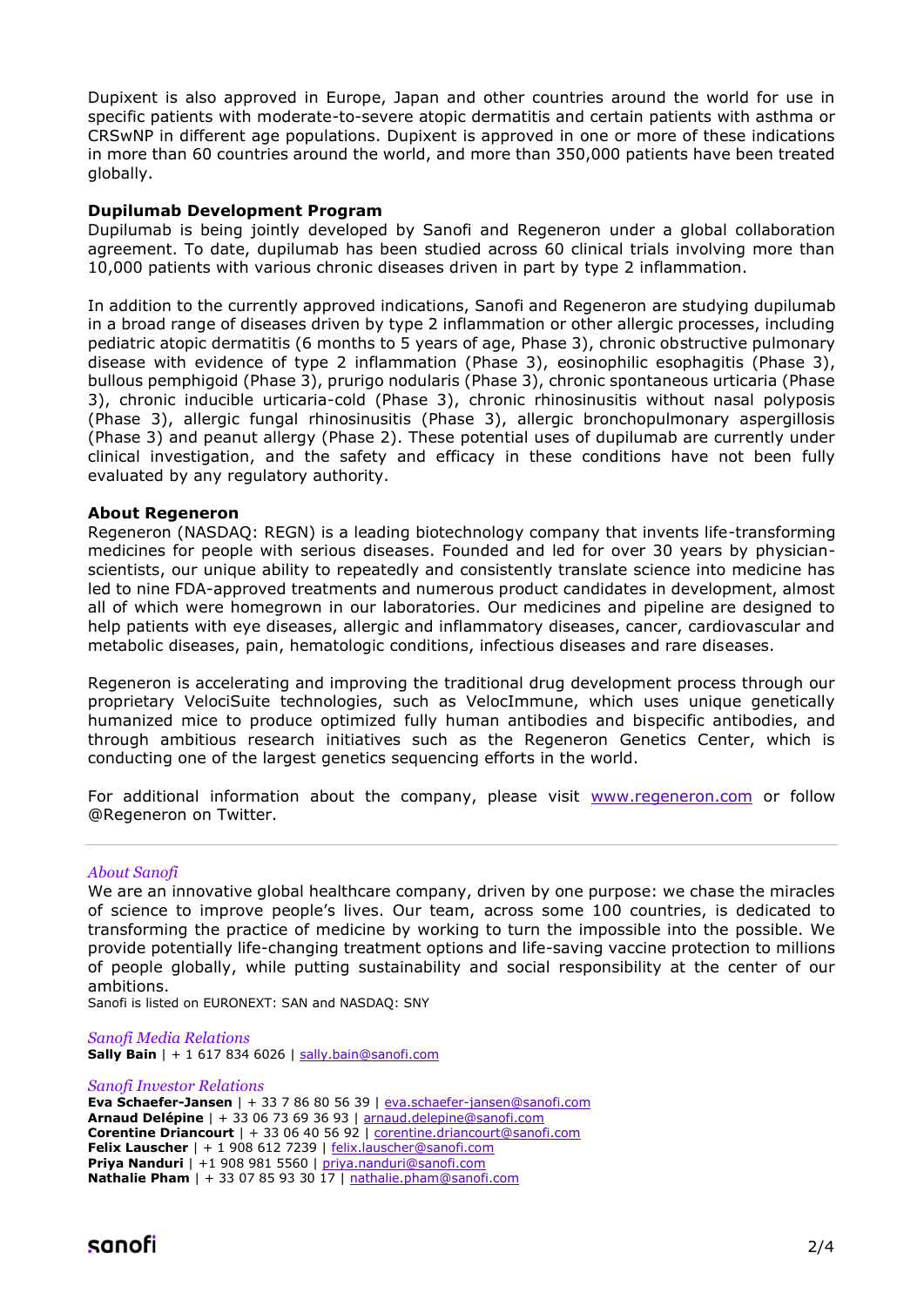#### *Regeneron Media Relations* **Hannah Kwagh** | + 1 914 847 6314 [| hannah.kwagh@regeneron.com](mailto:hannah.kwagh@regeneron.com)

#### *Regeneron Investor Relations*

**Vesna Tosic** | + 914 847 5443 | [vesna.tosic@regeneron.com](mailto:vesna.tosic@regeneron.com)

#### **Sanofi Disclaimers or Forward-Looking Statements**

This press release contains forward-looking statements as defined in the Private Securities Litigation Reform Act of 1995, as amended. Forward-looking statements are statements that are not historical facts. These statements include projections and estimates regarding the marketing and other potential of the product, or regarding potential future revenues from the product. Forward-looking statements are generally identified by the words "expects", "anticipates", "believes", "intends", "estimates", "plans" and similar expressions. Although Sanofi's management believes that the expectations reflected in such forward-looking statements are reasonable, investors are cautioned that forward-looking information and statements are subject to various risks and uncertainties, many of which are difficult to predict and generally beyond the control of Sanofi, that could cause actual results and developments to differ materially from those expressed in, or implied or projected by, the forward-looking information and statements. These risks and uncertainties include among other things, unexpected regulatory actions or delays, or government regulation generally, that could affect the availability or commercial potential of the product, the fact that product may not be commercially successful, the uncertainties inherent in research and development, including future clinical data and analysis of existing clinical data relating to the product, including post marketing, unexpected safety, quality or manufacturing issues, competition in general, risks associated with intellectual property and any related future litigation and the ultimate outcome of such litigation, and volatile economic and market conditions, and the impact that COVID-19 will have on us, our customers, suppliers, vendors, and other business partners, and the financial condition of any one of them, as well as on our employees and on the global economy as a whole. Any material effect of COVID-19 on any of the foregoing could also adversely impact us. This situation is changing rapidly and additional impacts may arise of which we are not currently aware and may exacerbate other previously identified risks. The risks and uncertainties also include the uncertainties discussed or identified in the public filings with the SEC and the AMF made by Sanofi, including those listed under "Risk Factors" and "Cautionary Statement Regarding Forward-Looking Statements" in Sanofi's annual report on Form 20-F for the year ended December 31, 2020. Other than as required by applicable law, Sanofi does not undertake any obligation to update or revise any forward-looking information or statements.

#### **Regeneron Forward-Looking Statements and Use of Digital Media**

This press release includes forward-looking statements that involve risks and uncertainties relating to future events and the future performance of Regeneron Pharmaceuticals, Inc. ("Regeneron" or the "Company"), and actual events or results may differ materially from these forward-looking statements. Words such as "anticipate," "expect," "intend," "plan," "believe," "seek," "estimate," variations of such words, and similar expressions are intended to identify such forward-looking statements, although not all forward-looking statements contain these identifying words. These statements concern, and these risks and uncertainties include, among others, the impact of SARS-CoV-2 (the virus that has caused the COVID-19 pandemic) on Regeneron's business and its employees, collaborators, and suppliers and other third parties on which Regeneron relies, Regeneron's and its collaborators' ability to continue to conduct research and clinical programs, Regeneron's ability to manage its supply chain, net product sales of products marketed or otherwise commercialized by Regeneron and/or its collaborators or licensees (collectively, "Regeneron's Products"), and the global economy; the nature, timing, and possible success and therapeutic applications of Regeneron's Products and product candidates being developed by Regeneron and/or its collaborators or licensees (collectively, "Regeneron's Product Candidates") and research and clinical programs now underway or planned, including without limitation Dupixent® (dupilumab) for the treatment of moderate-to-severe atopic dermatitis in children aged 6 months to 5 years ("Infant/Young Children AD"); the likelihood, timing, and scope of possible regulatory approval and commercial launch of Regeneron's Product Candidates and new indications for Regeneron's Products, such as Dupixent for the treatment of Infant/Young Children AD (including potential U.S. Food and Drug Administration approval based on the supplemental Biologics License Application discussed in this press release), chronic obstructive pulmonary disease with evidence of type 2 inflammation, eosinophilic esophagitis, bullous pemphigoid, prurigo nodularis, chronic spontaneous urticaria, chronic inducible urticaria-cold, chronic rhinosinusitis without nasal polyposis, allergic fungal rhinosinusitis, allergic bronchopulmonary aspergillosis, peanut allergy, and other potential indications; uncertainty of the utilization, market acceptance, and commercial success of Regeneron's Products (such as Dupixent) and Regeneron's Product Candidates and the impact of studies (whether conducted by Regeneron or others and whether mandated or voluntary), including the study discussed in this press release, on any of the foregoing or any potential regulatory approval of Regeneron's Products (such as Dupixent) and Regeneron's Product Candidates; the ability of Regeneron's collaborators, licensees, suppliers, or other third parties (as applicable) to perform manufacturing, filling, finishing, packaging, labeling, distribution, and other steps related to Regeneron's Products and Regeneron's Product Candidates; the ability of Regeneron to manage supply chains for multiple products and product candidates; safety issues resulting from the administration of Regeneron's Products (such as Dupixent) and Regeneron's Product Candidates in patients, including serious complications or side effects in connection with the use of Regeneron's Products and Regeneron's Product Candidates in clinical trials; determinations by regulatory and administrative governmental authorities which may delay or restrict Regeneron's ability to continue to develop or commercialize Regeneron's Products and Regeneron's Product Candidates, including without limitation Dupixent; ongoing regulatory obligations and oversight impacting Regeneron's Products, research and clinical programs, and business, including those relating to patient privacy; the availability and extent of reimbursement of Regeneron's Products from thirdparty payers, including private payer healthcare and insurance programs, health maintenance organizations, pharmacy benefit management companies, and government programs such as Medicare and Medicaid; coverage and reimbursement determinations by such payers and new policies and procedures adopted by such payers; competing drugs and product candidates that may be superior to, or more cost effective than, Regeneron's Products and Regeneron's Product Candidates; the extent to which the results from the research and development programs conducted by Regeneron and/or its collaborators or licensees may be replicated in other studies and/or lead to advancement of product candidates to clinical trials, therapeutic applications, or regulatory approval; unanticipated expenses; the costs of developing, producing, and selling products; the ability of Regeneron to meet any of its financial projections or guidance and changes to the assumptions underlying those projections or guidance; the potential for any license, collaboration, or supply agreement, including Regeneron's agreements with Sanofi, Bayer, and Teva Pharmaceutical Industries Ltd. (or their respective affiliated companies, as applicable) to be cancelled or terminated; and risks associated with intellectual property of other parties and pending or future litigation relating thereto (including without limitation the patent litigation and other related proceedings relating to EYLEA® (aflibercept) Injection, Dupixent, Praluent® (alirocumab), and REGEN-COV® (casirivimab and imdevimab)), other litigation and other proceedings and government investigations relating to the Company and/or its operations, the ultimate outcome of any such proceedings and investigations, and the impact any of the foregoing may have on Regeneron's business, prospects, operating results, and financial condition. A more complete description of these and other material risks can be found in Regeneron's filings with the U.S. Securities and Exchange Commission, including its Form 10-K for the year ended December 31, 2021. Any forward-looking statements are made based on management's current beliefs and judgment, and the reader is cautioned not to rely on any forward-looking statements made by Regeneron. Regeneron does not undertake any obligation to update (publicly or otherwise) any forward-looking statement, including without limitation any financial projection or guidance, whether as a result of new information, future events, or otherwise. Regeneron uses its media and investor relations website and social media outlets to publish important information about the Company,

including information that may be deemed material to investors. Financial and other information about Regeneron is routinely posted and